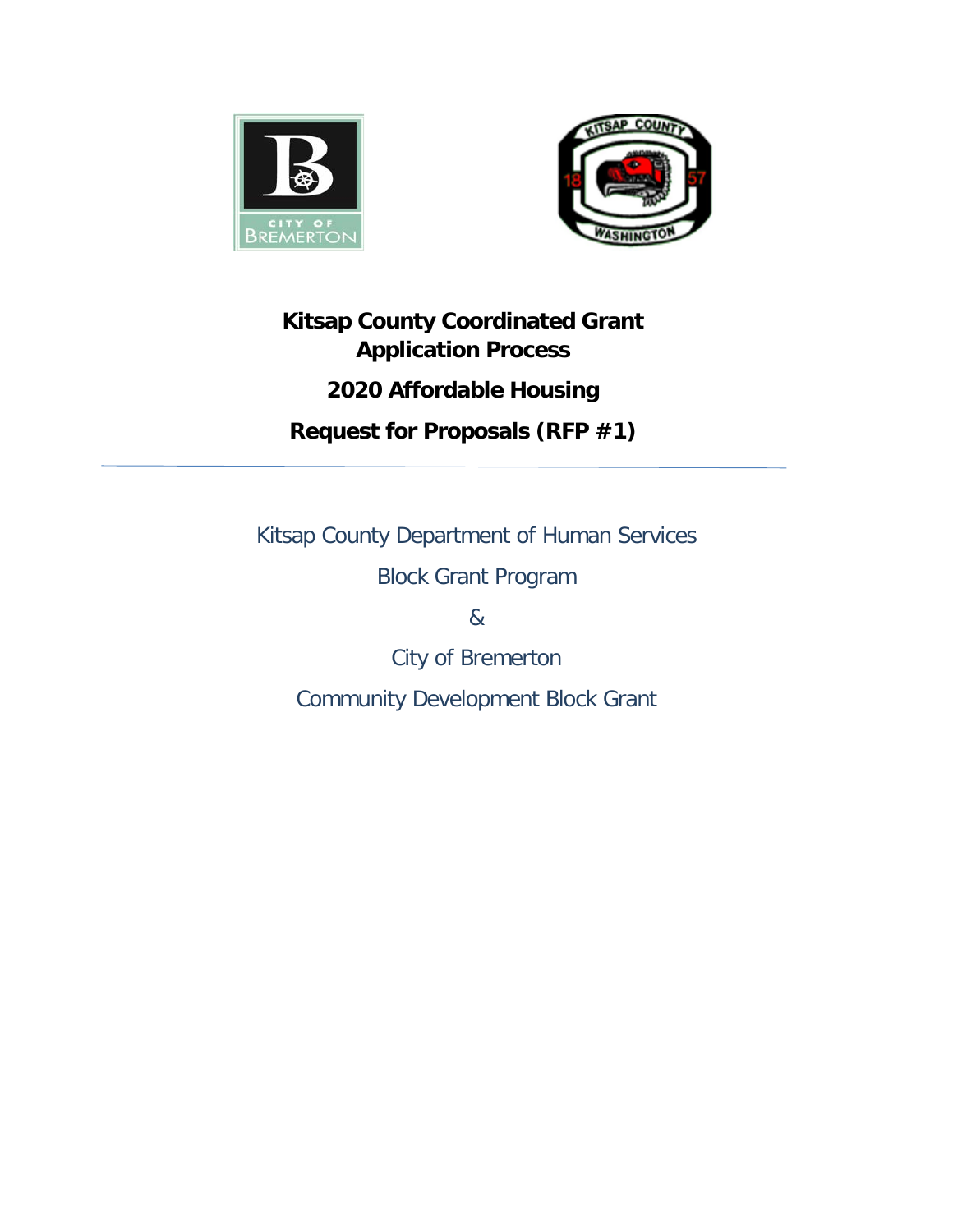# Table of Contents

| <b>Staff Contacts</b>                    | 3 |
|------------------------------------------|---|
| <b>Application Schedule</b>              | 4 |
| <b>RFP Summary</b>                       | 5 |
| About the Funding                        | 6 |
| <b>Eligible Applicants</b>               | 6 |
| <b>Funds Available</b>                   | 7 |
| <b>Application Access and Submission</b> | 8 |
| <b>Application Assistance</b>            | 9 |
| Contracting                              | 9 |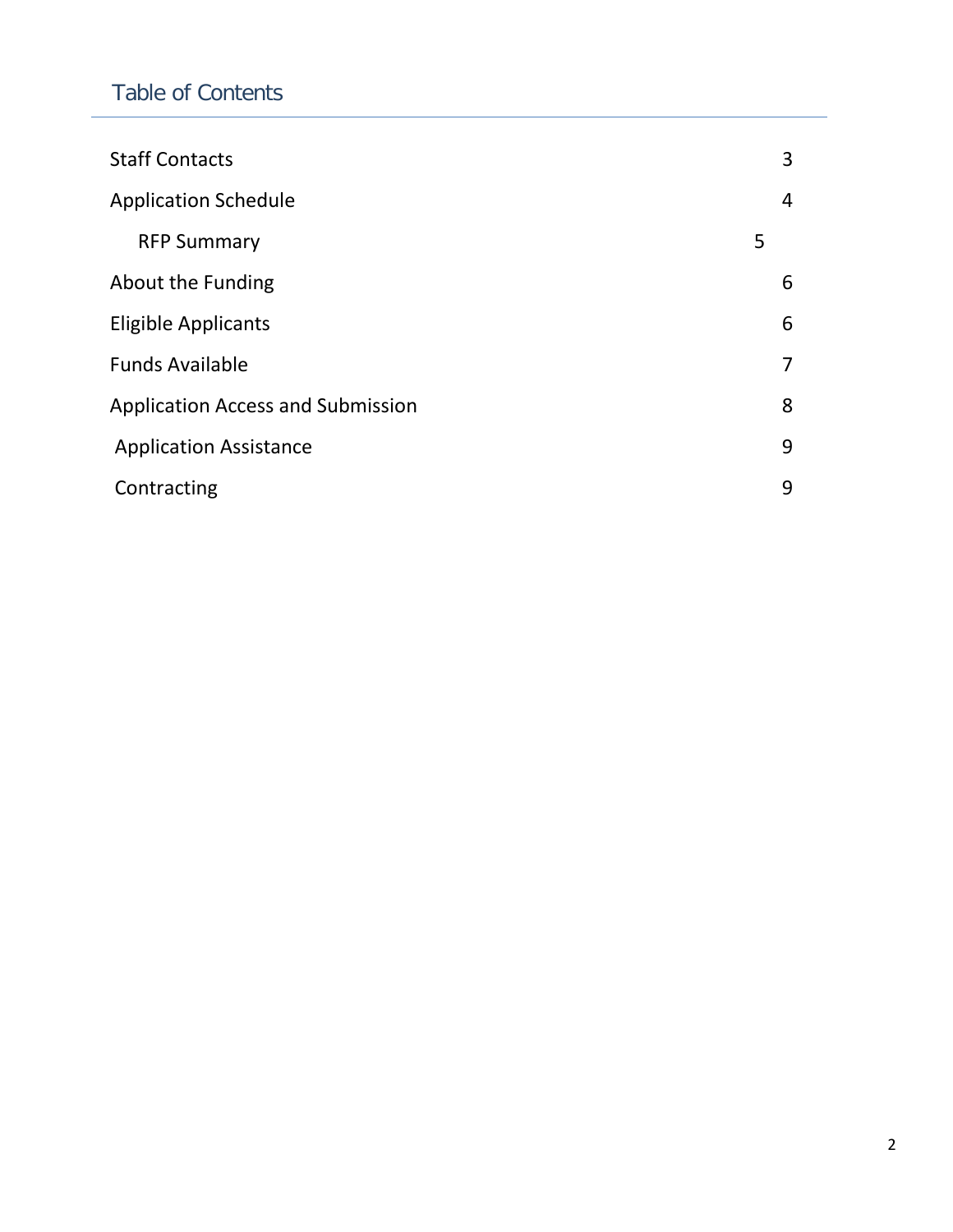### **Staff Contacts:**

### **Kitsap County Block Grant Program**

*Administers Community Development Block Grant (CDBG) and HOME Investment Partnership Program (HOME) funds*

[http://www.kitsapgov.com/hs/block\\_grant\\_program/cdbg.htm](http://www.kitsapgov.com/hs/block_grant_program/cdbg.htm)

| <b>Mailing Address:</b> | Kitsap County Block Grant Program<br>Department of Human Services<br>345 6 <sup>th</sup> Street, Suite 400<br>Bremerton, WA 98337 |
|-------------------------|-----------------------------------------------------------------------------------------------------------------------------------|
| <b>Staff Contacts:</b>  | Bonnie Tufts, Block Grant Manager<br>$(360)$ 337-4606<br>btufts@co.kitsap.wa.us                                                   |
|                         | Shannon Bauman, Block Grant Planner                                                                                               |

(360) 337-7272 [sbauman@co.kitsap.wa.us](mailto:sbauman@co.kitsap.wa.us)

### **City of Bremerton**

*Administers Community Development Block Grant (CDBG) funds* http://www.ci.bremerton.wa.us/198/Federal-Grants---CDBG

| <b>Mailing Address:</b> | City of Bremerton<br>345 6 <sup>th</sup> Street, Suite 100<br>Bremerton, WA 98337                                    |
|-------------------------|----------------------------------------------------------------------------------------------------------------------|
| <b>Staff Contacts:</b>  | Sarah Achaoui, Community Development Block Grant Administrator<br>(360) 473-5375<br>sarah.achaoui@ci.bremerton.wa.us |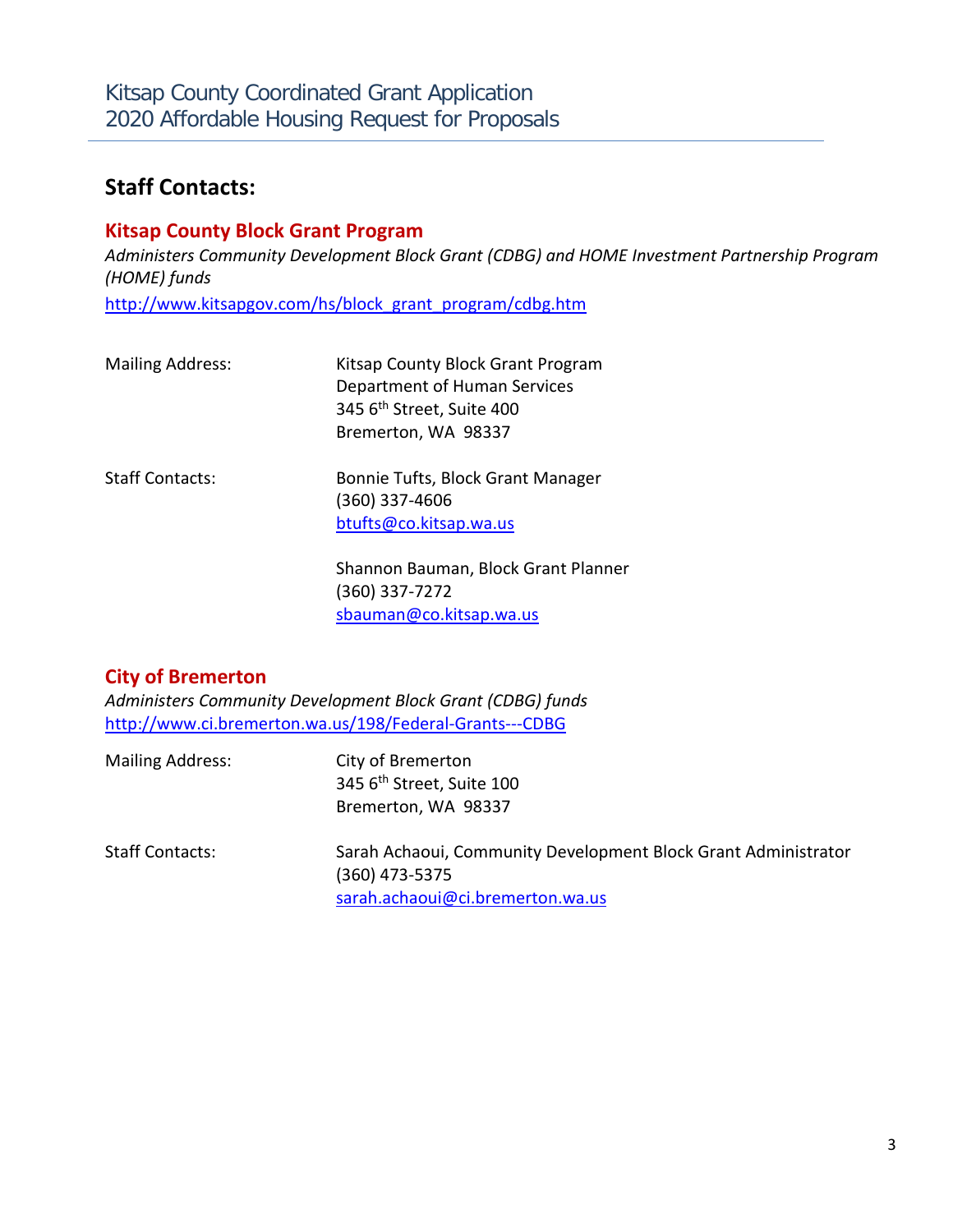# 2020 Application Schedule

| Wednesday                | 3/20/19          | City of Bremerton Public Hearing and Action on 2020 City of Bremerton<br>CDBG/HOME Policy Plan - Norm Dicks Government Center, Meeting Chambers,<br>345 6 <sup>th</sup> Street, Bremerton, 5:30pm                                                                                  |  |
|--------------------------|------------------|------------------------------------------------------------------------------------------------------------------------------------------------------------------------------------------------------------------------------------------------------------------------------------|--|
| Monday                   | 4/1/19           | 2020 Draft Kitsap County CDBG/HOME Policy Plan available - Posted on<br>Coordinated Grant Application Website. 15-day comment written period opens<br>- announcement in Kitsap Sun and on Coordinated Grant Application website                                                    |  |
| Tuesday                  | 4/16/19          | Written Comment Period Closes for 2020 Draft Kitsap County CDBG/HOME<br>Policy Plan                                                                                                                                                                                                |  |
| Monday                   | 4/22/19          | Board of County Commissioners Public Hearing and Action on 2020 Kitsap<br>County CDBG/HOME Policy Plan - Kitsap County Administrative Building,<br>Commissioner Chambers, 614 Division Street, Port Orchard, 5:30pm                                                                |  |
| Wednesday                | 5/1/19           | RFP #1 Kitsap County and City of Bremerton Affordable Housing Request for<br>Proposals - Link to application posted on Coordinated Grant Application and City<br>of Bremerton websites. Please read the RFP for eligibility and funding<br>targets/priorities.                     |  |
|                          |                  | Technical Assistance available - by appointment only<br><b>Required for first time applicants</b>                                                                                                                                                                                  |  |
| <b>Wednesday</b>         | 5/29/19          | Applications Due for RFP #1 @ Noon: Online Submission Only via Fluid Review                                                                                                                                                                                                        |  |
| Tuesday $-$<br>Wednesday | $6/18 - 6/19/19$ | Agency Interviews (if needed)/Review Committee Decision (if needed)                                                                                                                                                                                                                |  |
| Thursday                 | 6/20/19          | Post Funding Recommendations to Coordinated Grant Application Website and<br>City of Bremerton Website.                                                                                                                                                                            |  |
| Wednesday                | 7/17/19          | RFP #2 Kitsap County Rehabilitation of Housing and Micro-Enterprise Assistance<br>Request for Proposals - Link to application posted on Coordinated Grant<br><b>Application Website</b>                                                                                            |  |
|                          |                  | Technical Assistance available - by appointment only<br><b>Required for first time applicants</b>                                                                                                                                                                                  |  |
| <b>Thursday</b>          | 8/15/19          | Applications Due for RFP #2 @ Noon: Online Submission Only via Fluid Review                                                                                                                                                                                                        |  |
| Wednesday-<br>Thursday   | $9/4 - 9/5/19$   | Agency Interviews (if needed)/Review Committee Decision (if needed)                                                                                                                                                                                                                |  |
| Thursday                 | 9/12/19          | Post Draft 2020 Action Plan and Funding Recommendations to Coordinated<br>Grant Application Website and City of Bremerton Websites. Open 15-day<br>Written Public Comment period - Announcement in Kitsap Sun and Coordinated<br>Grant Application and City of Bremerton Websites. |  |
| Friday                   | 9/27/19          | <b>Written Comment Period Closes</b>                                                                                                                                                                                                                                               |  |
| Monday                   | 10/28/19         | Board of County Commissioners Public Hearing and Action on Kitsap County<br>2020 Action Plan and Funding Recommendations<br>Kitsap County Administrative Building, Port Blakely Conference Room,<br>614 Division Street, Port Orchard, 5:30pm                                      |  |
| Wednesday                | 11/13/19         | Bremerton City Council Public Hearing to consider City of Bremerton 2020<br>Action Plan and Funding Recommendations - Norm Dicks Government Center,<br>Meeting Chambers, 345 6 <sup>th</sup> Street, Bremerton, 5:30pm                                                             |  |
| Wednesday                | 1/1/20           | Program Year Begins                                                                                                                                                                                                                                                                |  |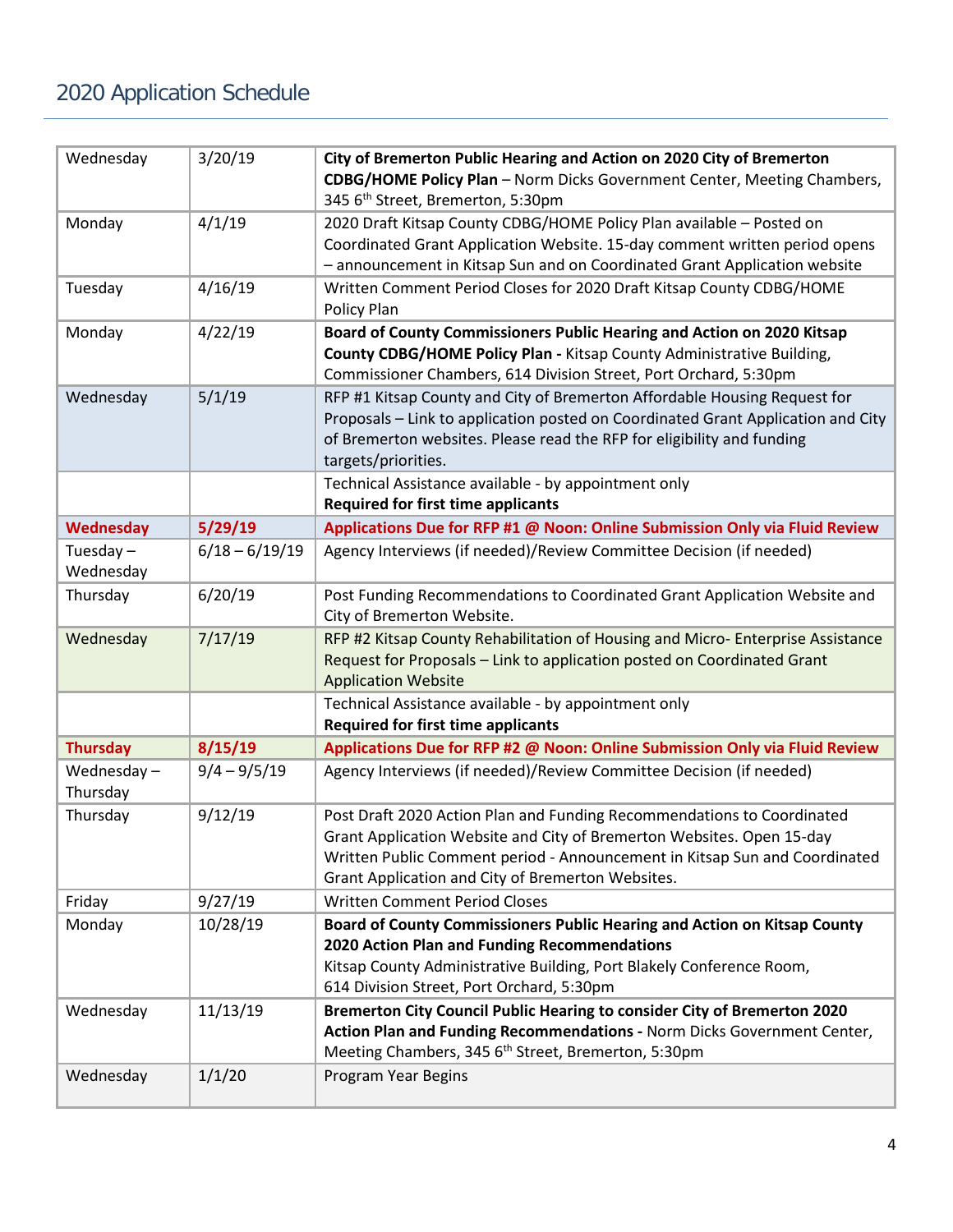Kitsap County and the City of Bremerton are initiating this Request for Proposals (RFP) from qualified applicants for a minimum of two affordable housing projects, one in the City of Bremerton and a second located in the County. . Priority for Kitsap County and City of Bremerton funding will be given to a Community Housing Development Organization (CHDO) Agency undertaking one of the targeted activities described below. A CHDO is a private, nonprofit, community-based organization that has staff with the capacity to develop affordable housing for the community it serves. In order to qualify for designation as a CHDO, the organization must meet certain requirements pertaining to their legal status, organizational structure, and capacity and experience. For information about how to qualify as a CHDO please contact Block Grant Staff.

Projects located in the City of Bremerton are eligible to receive funds from the County only if the following conditions have been met:

- The project serves a special needs population county-wide;
- The City is putting funds into the same project;
- Projects in other areas of the County have been considered for funding first.

Kitsap County funding is targeted toward:

- Construction of new rental units; and
- Acquisition with or without rehabilitation of rental units.

City of Bremerton funding is targeted toward:

- Construction of new rental units;
- Acquisition with or without rehabilitation of rental units;
- Acquisition with or without rehabilitation of existing homeowner housing;
- Homebuyer assistance; and
- Construction of new homeowner units.

All rental projects must serve households at or below 80% Area Median Income (AMI) and HOME assisted units must serve households at or below 60% AMI, with 20% serving at or below 50% AMI.

NOTE: Kitsap County will issue a second RFP (RFP #2 on the calendar) later in the year for Rehabilitation of Housing and Economic Development. The City of Bremerton will also conduct a separate process for their CDBG funding. Refer to the City's website for the calendar information on that process.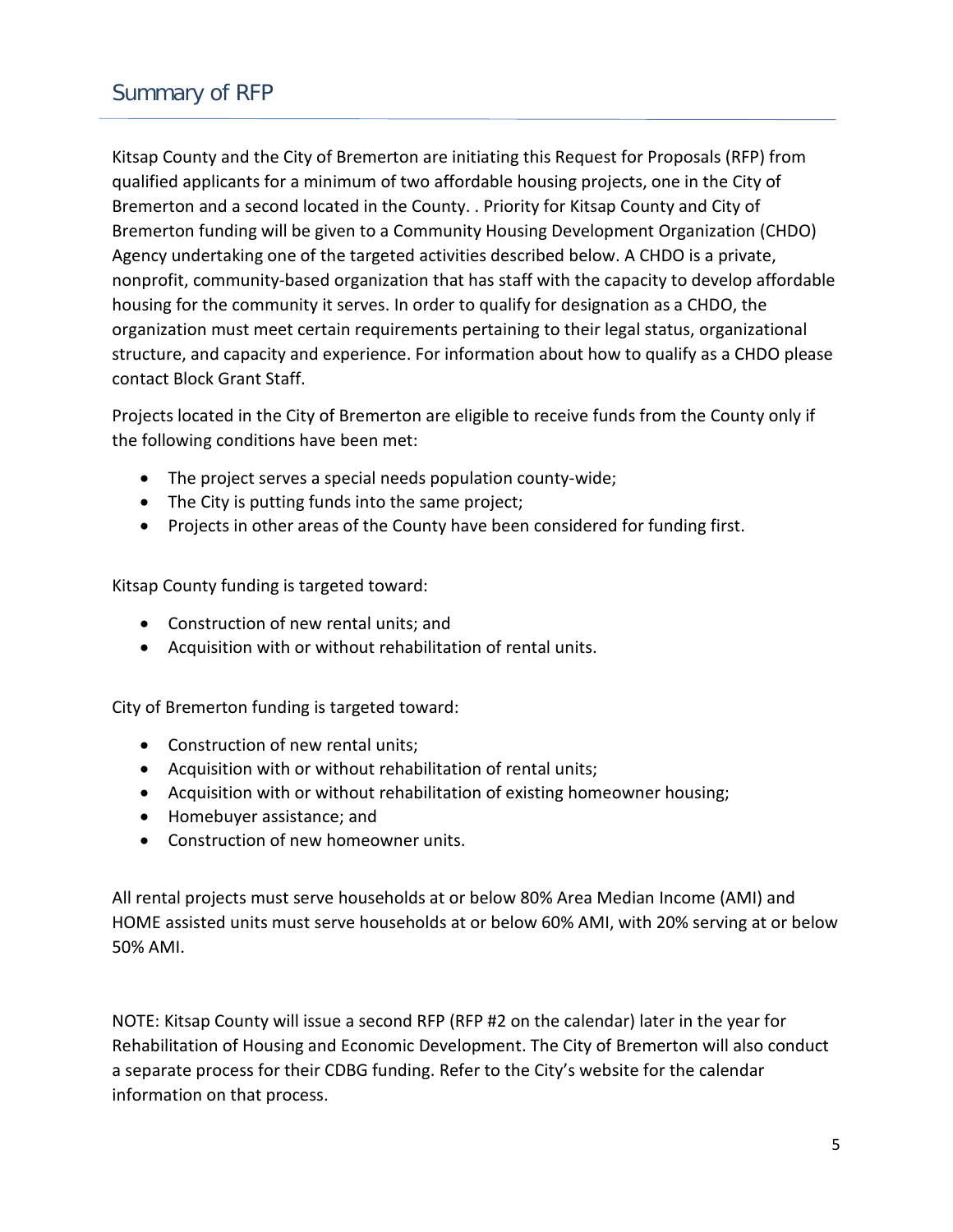### About the Funding

The Coordinated Grant Application Process brings together separate funding sources into a common application process. A brief description of each funding source for this RFP is listed below. For more detailed information regarding funding requirements and policies that will apply if your project is funded, please refer to the Kitsap County CDBG/HOME Policy Plan.

#### **Community Development Block Grant**

The Community Development Block Grant (CDBG) program is a flexible program that provides communities with funding to address a wide range of unique community development needs. The program is authorized by Title I of the Community Development Act of 1974. Funds are used to assist in the development of decent housing, create suitable living environments, and expand economic opportunities primarily for persons of low and moderate income. All projects funded with CDBG must meet one of the three national objectives:

- 1. Principally benefit low and very low income households;
- 2. Reduce or prevent slum and blight; or,
- 3. Meet an urgent need

#### **HOME Investment Partnership Program**

The HOME Program was created by the National Affordable Housing Act of 1990 (NAHA). The Housing and Community Development Act of 1992 and the Multifamily Property Disposition Act of 1994 made important changes to the Program. The intent of the HOME Program is to:

- expand the supply of decent, safe, sanitary, and affordable housing;
- strengthen the abilities of state and local governments to provide housing;
- expand the capacity of nonprofit community based housing development organizations; and,
- leverage private sector participation in financing affordable housing.

# Eligible Applicants

Eligible applicant/recipients include:

- City or County governments
- Public Housing Authorities
- Public and private nonprofit organizations 501(c)(3)
- Section 301(d) small business investment companies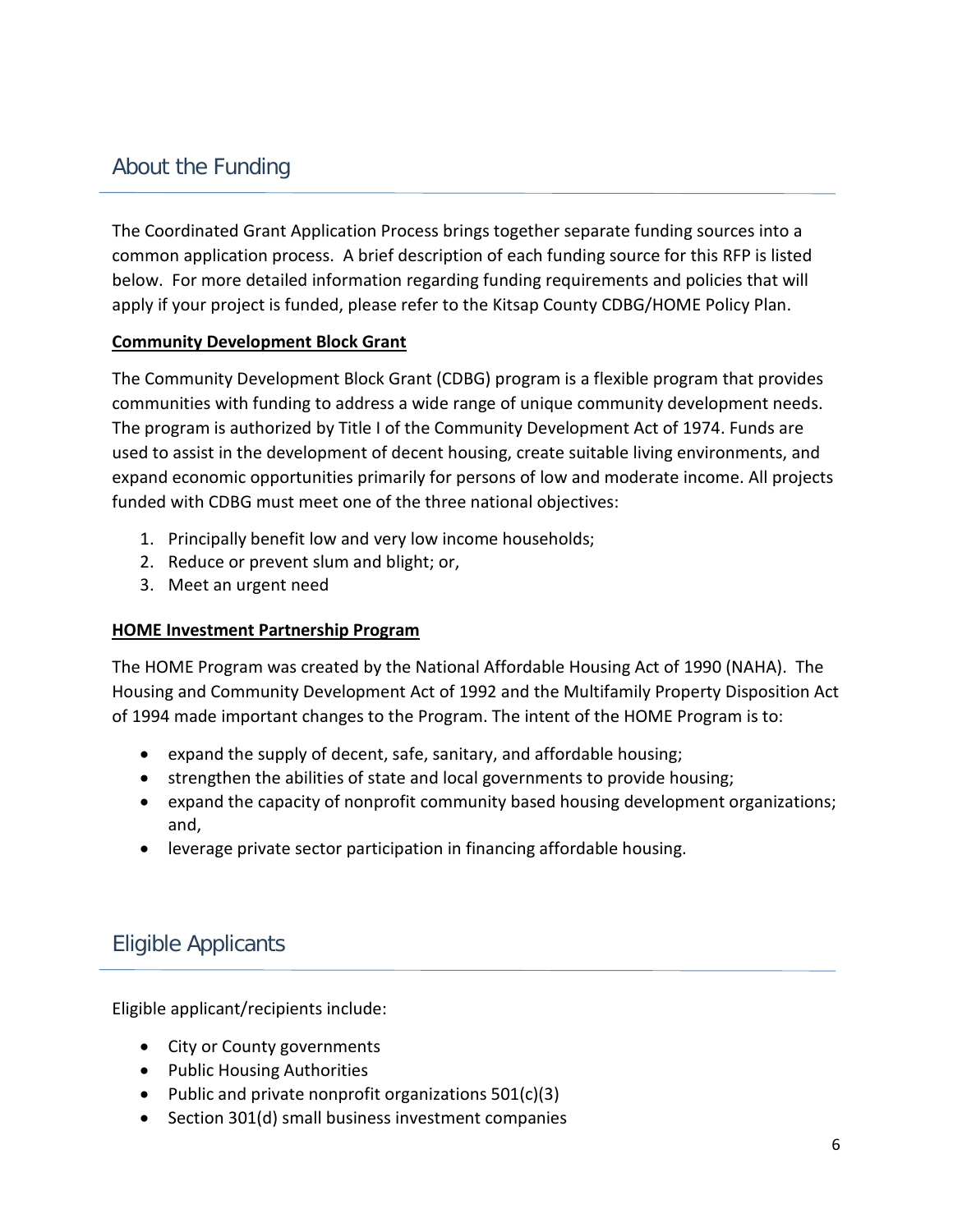- Local development corporations
- Faith based organizations
- Private profit organizations may implement certain economic development and microenterprise activities

Additionally all applicants must:

- Demonstrate an active governing body or board of directors with skills and experience to provide leadership and direction to the agency;
- Demonstrate the legal, financial, and programmatic ability to administer the proposed project;
- Meet the County/City requirements for contracting agencies such as insurance requirements, audit and financial requirements; and
- Have a current audit to be eligible for CDBG or HOME funds.

### Funds Available

CDBG and HOME programs are federally funded through the Department of Housing and Urban Development (HUD). Funding levels are determined by HUD after the Federal Budget is finalized, which often occurs after the program year has begun. Kitsap County estimates funding levels in order to start the grant application process; therefore, funding amounts shown below are estimates.

| <b>Kitsap County Funding</b> |               |  |
|------------------------------|---------------|--|
| <b>Funding Source</b>        | <b>Amount</b> |  |
| 2018-2020 CHDO Funds         | 208,383.35    |  |
| Program Income               | 40,385.57     |  |
| <b>2020 HOME</b>             | 338,628.00    |  |
| 2020 CDBG                    | 225,000.00    |  |
| Total                        | \$812,396.92  |  |

| <b>City of Bremerton Funding</b> |               |  |  |
|----------------------------------|---------------|--|--|
| <b>Funding Source</b>            | <b>Amount</b> |  |  |
| 2018-2020 CHDO Funds             | 102,637.40    |  |  |
| 2019 HOME Funds                  | 166,787.00    |  |  |
| <b>2020 HOME</b>                 | 166,787.00    |  |  |
| Program Income                   | 23,213.70     |  |  |
| Total                            | \$459,425.10  |  |  |

This is a competitive application process for limited funding; therefore, applications that meet all criteria are not guaranteed an award of funds and successful applications may be funded for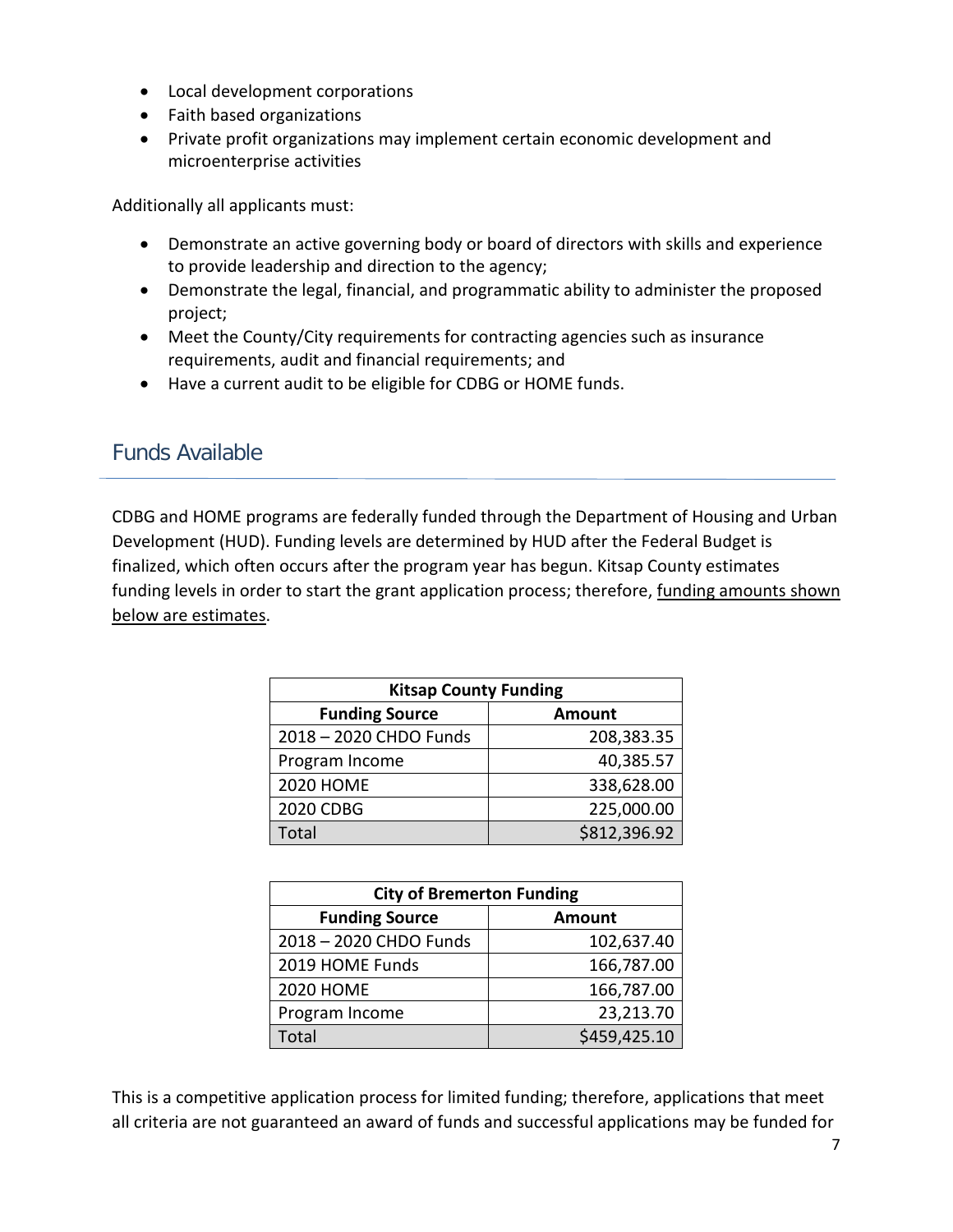less than the amount requested. Funding may be allocated to one project (for each jurisdiction) that meets the priority and targets identified in this RFP, or funding can be split between multiple projects. Additionally, a CHDO agency is not restricted to just CHDO funds.

Funding awards could be up to the amounts listed in the tables above however if all funding is not allocated, it may be included in the next application opportunity.

### *Match Requirements:*

Projects will have a 25% match requirement as required for HOME funded activities.

# Application Access and Submission

This RFP utilizes an online application system, FluidReview. You will select two separate applications from the home page, Organization Information 2020 and Affordable Housing RFP 2020 – Rental or Homeownership. Both must be completed and submitted in order to meet the application requirements for this RFP.

- **Organization Information Application** This application provides overall agency information including policies/procedures and fiscal information.
	- $\triangleright$  Completing (and submitting) the Organization Information Application will allow your agency to submit the Project Information application for any Coordinated Grant Application throughout the 2020 application cycle including Kitsap County and City of Bremerton CDBG and Homeless Housing Grant funds. Material in Applicant Information (i.e. audit, budget) may be updated for later application submissions, if needed.
- **Affordable Housing RFP Application (Rental or Homeownership)** This application provides project information including description, need and population served, timeline, development experience, property management, and financial information. There is a separate application for rental housing and homeownership housing.

The applications for this RFP will be available beginning Wednesday, May 1, 2019. Access to the application website requires a computer with internet capability. No other method of application will be accepted.

Both applications must be completed and submitted by the due date for your application to be considered complete.

- The Organization Information 2020 Application
	- $\triangleright$  An Eligibility and Risk Assessment will be completed by staff to evaluate organizational and fiscal capacity along with grant contract performance and eligibility.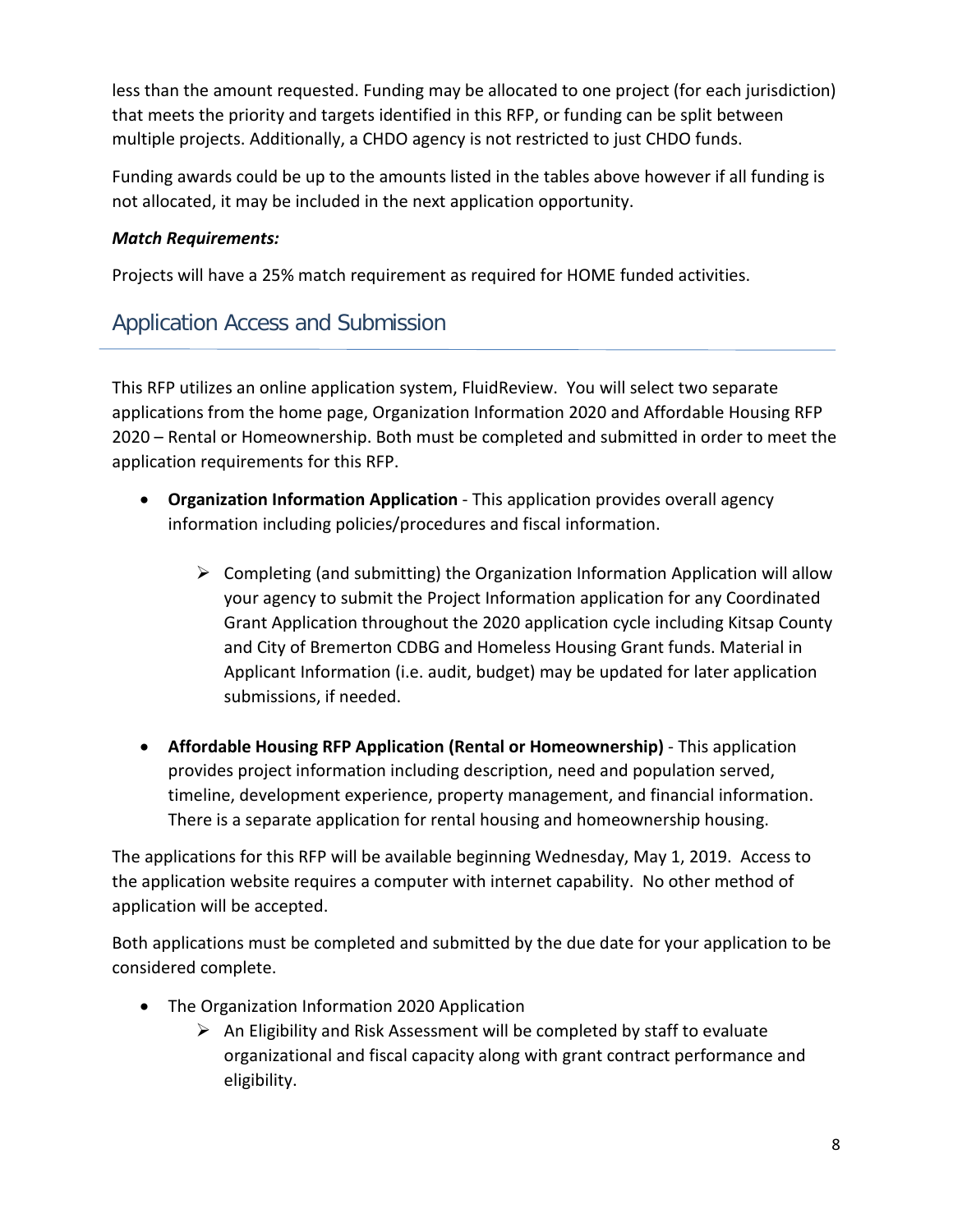- The Affordable Housing RFP 2020 (Rental or Homeownership) Application
	- $\triangleright$  A review and score will be completed by GRC and staff evaluating developer capacity, project timeline, commitment of other funds
	- $\triangleright$  Interviews will be scheduled, and questions will be provided prior to the interview.

#### **Application submission deadline is Wednesday, May 29, 2019 at Noon.**

The application review and rating process is detailed in the Citizen Participation Plan, an appendix to the Kitsap County CDBG/HOME Policy Plan.

The application web address will be posted on the County website, and notifications will be sent to any agency or organization signed up to receive Coordinated Grant Application Process electronic notifications.

To sign up go to:

[https://spf.kitsapgov.com/hs/Pages/HH-Coordinated-Grant-Application-Process.aspx.](https://spf.kitsapgov.com/hs/Pages/HH-Coordinated-Grant-Application-Process.aspx) On the right side of the page click on the link to receive text or email updates. The link will take you to the Kitsap County Electronic Notification System where you can sign up. You can also sign up to receive updates for the Block Grant Program and Housing and Homelessness Program.

### Application Assistance

Assistance will be provided to applicants in a variety of ways.

- 1. **Technical Assistance** will be available by appointment and is REQUIRED for first time applicants. Please use the contact information at the front of this RFP to schedule an appointment with staff.
- 2. **Application Technical Assistance** with the online application host, FluidReview, will be available during the application period through the application site.

# **Contracting**

All projects approved for funding must follow the regulatory requirements associated with each of the funding sources. Please refer to the following documents for guidance:

- o Kitsap County CDBG/HOME Policy Plan
- o Kitsap County CDBG/HOME Guidebook